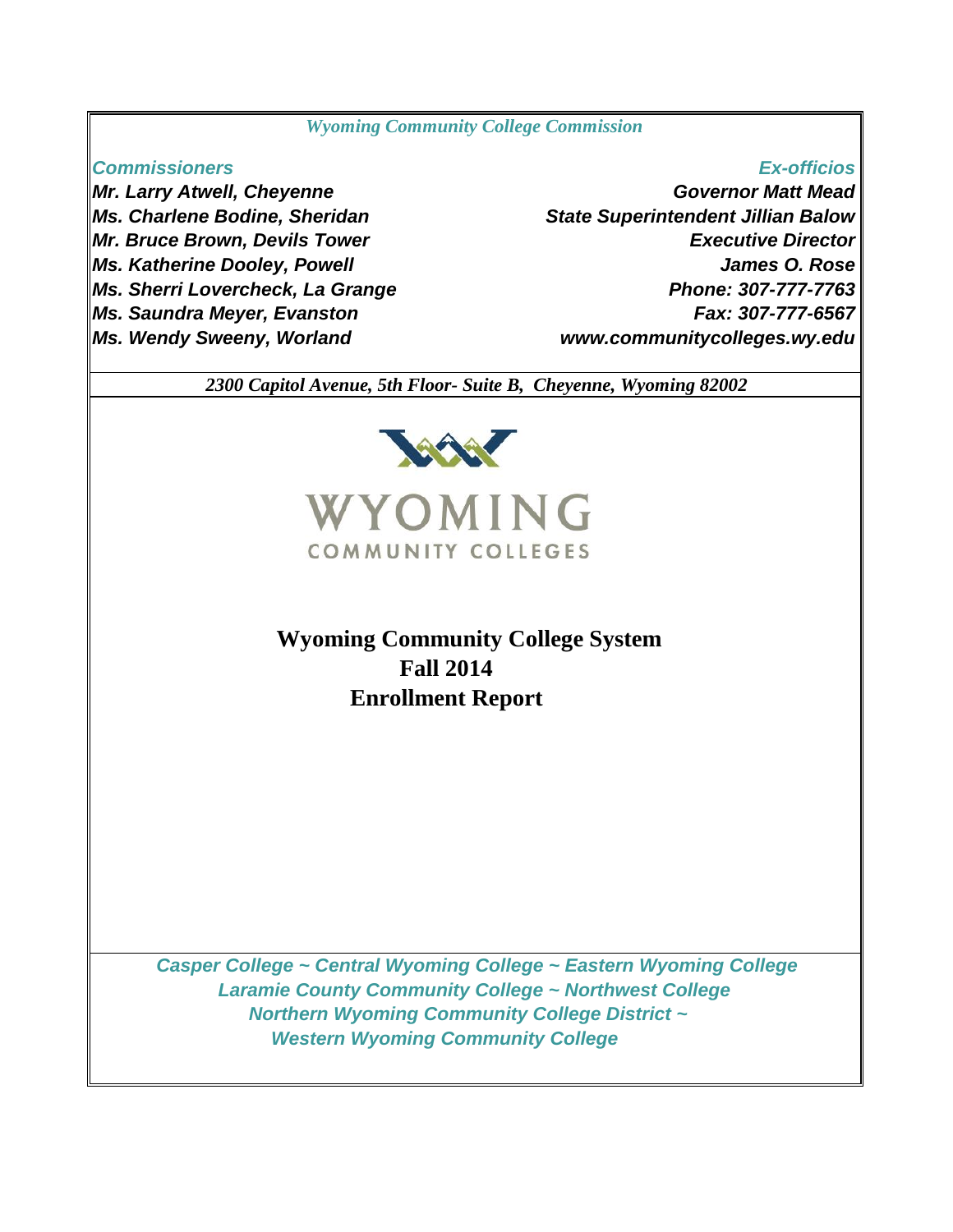This report provides a look at the fall 2014 semester enrollment in categories such as student enrollment, location and demographics of the community college student population. The content and format of this report has been developed through a collaborative effort between the Wyoming Community College Commission and the Institutional Research Council members representing the seven community colleges. Most of the tables relay data that have been tracked by both of the aforementioned entities for over 13 years.

Pertinent information to keep in mind while reading this report include the following:

- Full-time designation is achieved by being enrolled in a minimum of twelve (12) credit hours in one semester.

- "Full-time equivalency means the number of approved academic or vocational-technical credit hours for each class for which students are enrolled divided by twelve (12)". W.S. 21-18- 102 (a)(xii).

- "Duplicated headcount" means that within a survey or polling exercise of numerous programs and/or courses, a student may be counted more than once. WCCC Rules -2012

- "Unduplicated headcount" means that within a survey or polling exercise of numerous programs and/or courses, a student shall be counted only once. WCCC Rules -2012

For additional information and discussion regarding this report, please refer to the Wyoming Community Colleges Commission's meeting minutes for April 16, 2015 located on the Wyoming Community College Commission's website at http://communitycolleges.wy.edu/commission-meetings.aspx.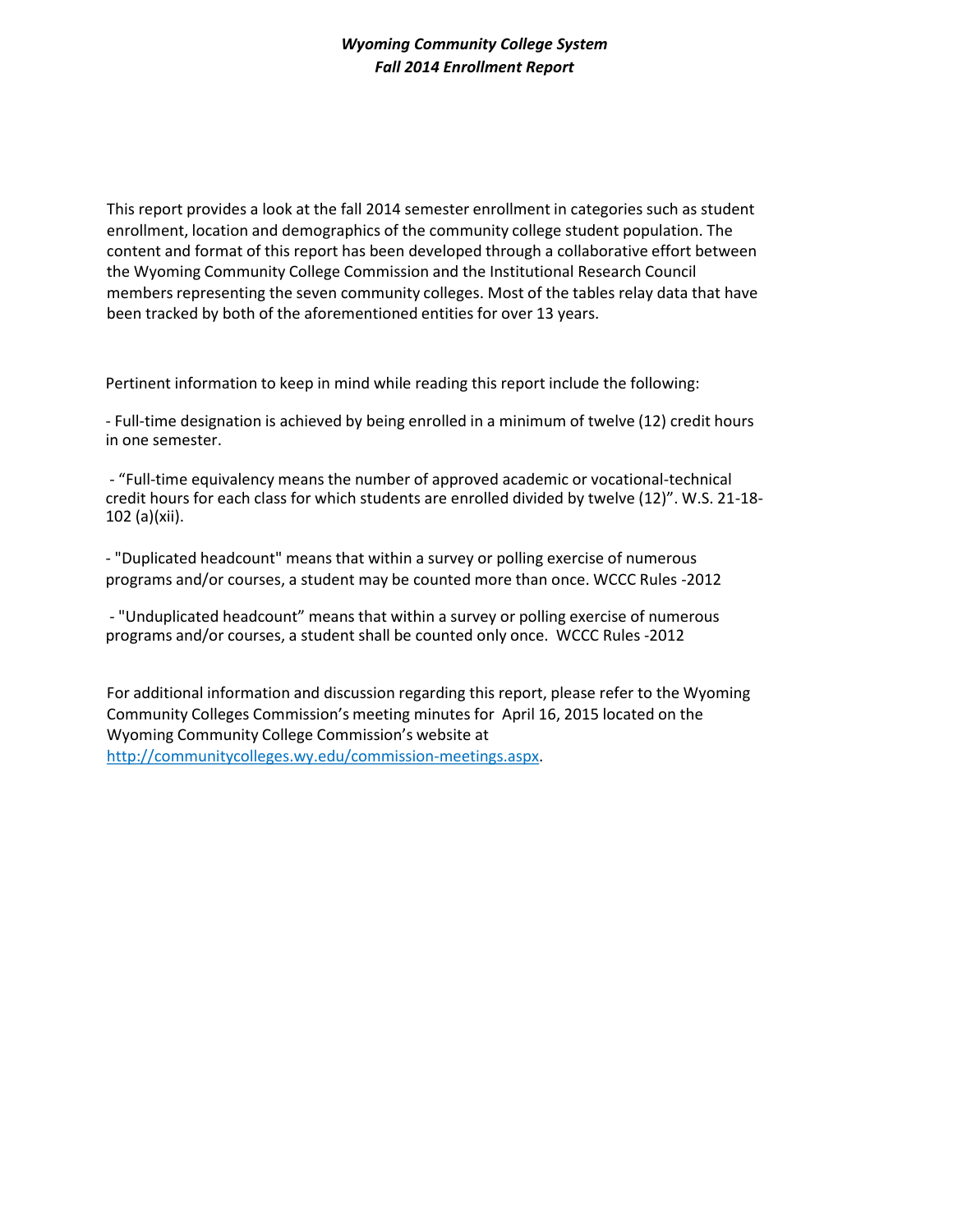|                                                                                                         |           |                   |        | Table 1 |           |           |                          |                     |
|---------------------------------------------------------------------------------------------------------|-----------|-------------------|--------|---------|-----------|-----------|--------------------------|---------------------|
| <b>WYOMING COMMUNITY COLLEGE SYSTEM</b>                                                                 |           |                   |        |         |           |           | <b>Enrollment Report</b> |                     |
|                                                                                                         |           | Credit Headcount* |        |         |           |           | <b>Credit FTE</b>        |                     |
| College                                                                                                 | Full-time | Part-time         | Total  | Percent | Full-time | Part-time | Total                    | Percent             |
| Casper                                                                                                  | 1,706     | 2,291             | 3,997  | 18.0%   | 2,120.69  | 997.26    | 3,117.95                 | 19.7%               |
| Central                                                                                                 | 746       | 1,424             | 2,170  | 9.8%    | 954.42    | 584.04    | 1,538.46                 | 9.7%                |
| Eastern                                                                                                 | 661       | 1,185             | 1,846  | 8.3%    | 866.67    | 457.34    | 1,324.01                 | 8.4%                |
| <b>LCCC</b>                                                                                             | 1.815     | 2,679             | 4,494  | 20.2%   | 2,158.17  | 1,133.50  | 3,291.67                 | 20.8%               |
| Northwest                                                                                               | 1,022     | 697               | 1,719  | 7.7%    | 1,339.83  | 264.96    | 1,604.79                 | 10.1%               |
| <b>NWCCD</b>                                                                                            | 1,399     | 3,031             | 4,430  | 19.9%   | 1,715.96  | 934.42    | 2,650.38                 | 16.7%               |
| Western                                                                                                 | 1.135     | 2,419             | 3,554  | 16.0%   | 1.502.01  | 799.46    | 2,301.47                 | 14.5%               |
| Total                                                                                                   | 8.484     | 13,726            | 22,210 |         | 10.657.75 | 5.170.98  | 15,828.73                |                     |
| Percent                                                                                                 | 38.2%     | 61.8%             |        | 100%    | 67.3%     | 32.7%     |                          | 100%                |
| *These counts include on-campus, distance education, auditing, compressed video and telecourse students |           |                   |        |         |           |           |                          |                     |
| ** FTE values may not be equal to tables 4, 8 & 10 due to rounding in the enrollment program            |           |                   |        |         |           |           |                          |                     |
| Source: Wyoming Community College Commission                                                            |           |                   |        |         |           |           |                          | 2015/03/04<br>Date: |

|                                                                                                          |        |           |            |             | Table 2   |                                        |         |           |         |              |
|----------------------------------------------------------------------------------------------------------|--------|-----------|------------|-------------|-----------|----------------------------------------|---------|-----------|---------|--------------|
| <b>WYOMING COMMUNITY COLLEGE SYSTEM</b>                                                                  |        |           |            |             |           | Credit Headcount* By Age & Average Age |         |           |         |              |
| College                                                                                                  | < 17   | $17 - 24$ | 25-29      | 30-34       | 35-39     | 40-49                                  | 50-59   | $\geq 60$ | Unknown | <b>Total</b> |
| Casper                                                                                                   | 335    | 2,236     | 423        | 318         | 184       | 223                                    | 98      | 176       | 4       | 3,997        |
| Central                                                                                                  | 270    | 1,049     | 238        | 157         | 99        | 166                                    | 113     | 72        | 6       | 2,170        |
| Eastern                                                                                                  | 317    | 1,037     | 88         | 87          | 77        | 99                                     | 61      | 78        | 2       | 1,846        |
| <b>LCCC</b>                                                                                              | 133    | 2,685     | 589        | 367         | 203       | 245                                    | 165     | 105       | 2       | 4,494        |
| Northwest                                                                                                | 35     | 1,212     | 132        | 83          | 63        | 87                                     | 63      | 43        | 1       | 1,719        |
| <b>NWCCD</b>                                                                                             | 600    | 2,239     | 365        | 297         | 219       | 292                                    | 268     | 145       | 5       | 4,430        |
| Western                                                                                                  | 249    | 1,872     | 331        | 303         | 202       | 278                                    | 175     | 116       | 28      | 3,554        |
| System                                                                                                   | 1,939  | 12,330    | 2,166      | 1,612       | 1,047     | 1,390                                  | 943     | 735       | 48      | 22,210       |
| Percent                                                                                                  | 8.73%  | 55.52%    | 9.75%      | 7.26%       | 4.71%     | 6.26%                                  | 4.25%   | 3.31%     | 0.22%   |              |
| <b>Average Age</b>                                                                                       | Casper | Central   | <b>EWC</b> | <b>LCCC</b> | Northwest | <b>NWCCD</b>                           | Western |           |         |              |
| Men                                                                                                      | 26.44  | 26.90     | 24.63      | 26.23       | 23.54     | 28.54                                  | 27.86   |           |         |              |
| Women                                                                                                    | 26.89  | 27.30     | 25.30      | 26.99       | 26.53     | 24.97                                  | 27.23   |           |         |              |
| Part-time                                                                                                | 29.11  | 29.07     | 27.05      | 28.54       | 30.29     | 28.86                                  | 29.45   |           |         |              |
| Full-time                                                                                                | 23.48  | 23.41     | 21.35      | 23.92       | 22.01     | 22.57                                  | 23.46   |           |         |              |
| *These counts include on-campus, distance education, auditing, compressed video and telecourse students. |        |           |            |             |           |                                        |         |           |         |              |
| Source: Wyoming Community College Commission                                                             |        |           |            |             |           |                                        |         |           | Date:   | 2015/03/04   |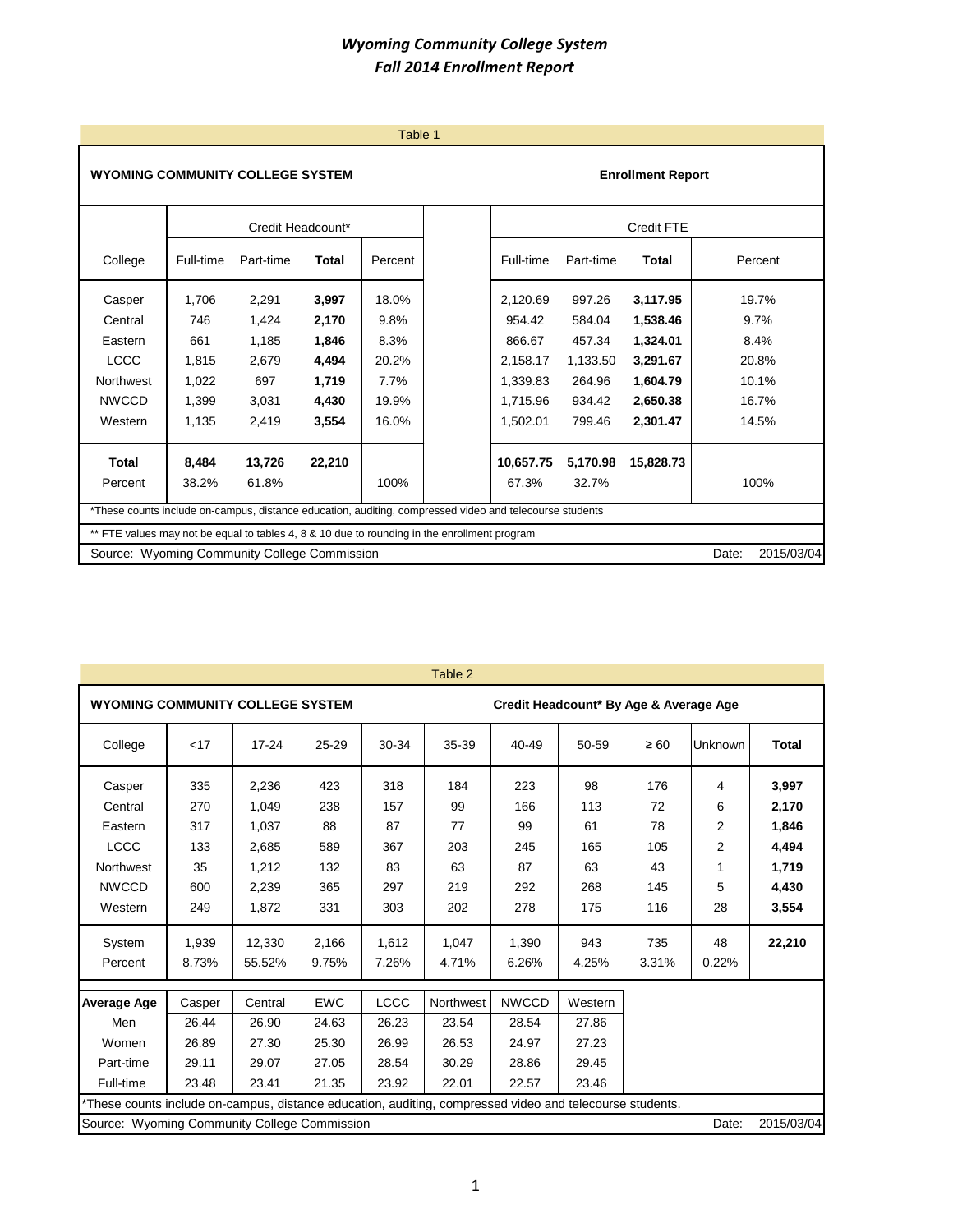Table 3

#### **WYOMING COMMUNITY COLLEGE SYSTEM Credit Headcount\* by County**

#### **County** Percent<sup>\*</sup> **Credit County** In-state County Students as County Casper Central Eastern LCCC Northwest NWCCD Western **Total** Enrollment Pop.\*\* % of Pop. Albany 32 9 15 771 9 14 8 **858** 4.5% 36,299 2.4% Big Horn 26 2 5 14 250 16 5 **318** 1.7% 11,668 2.7% Campbell 87 9 21 50 16 1811 10 **2,004** 10.4% 46,133 4.3% Carbon 42 39 11 46 5 16 241 **400** 2.1% 15,885 2.5% Converse 190 8 323 18 4 32 2 **577** 3.0% 13,833 4.2% Crook 9 2 152 8 8 81 0 **260** 1.4% 7,083 3.7% Fremont 62 **1212** 12 38 15 26 11 **1,376** 7.2% 40,123 3.4% Goshen 27 2 **505** 23 3 7 1 **568** 3.0% 13,249 4.3% Hot Springs 16 94 4 4 9 10 2 **139** 0.7% 4,812 2.9% Johnson 62 2 2 7 6 393 2 **474** 2.5% 8,569 5.5% Laramie 81 63 51 **2530** 11 85 17 **2,838** 14.8% 91,738 3.1% Lincoln 18 22 4 16 13 5 355 **433** 2.3% 18,106 2.4% Natrona **2738** 15 30 48 11 37 8 **2,887** 15.0% 75,450 3.8% Niobrara 15 1 51 4 0 7 0 **78** 0.4% 2,484 3.1% Park 44 12 9 25 **757** 35 9 **891** 4.6% 28,205 3.2% Platte 44 6 218 41 0 17 1 **327** 1.7% 8,667 3.8% Sheridan 43 5 6 11 14 **1182** 6 **1,267** 6.6% 29,116 4.4% Sublette 17 20 4 13 7 9 161 **231** 1.2% 10,247 2.3% Sweetwater 33 19 7 27 6 10 **1759 1,861** 9.7% 43,806 4.2% Teton 14 233 1 17 5 4 11 **285** 1.5% 21,294 1.3% Uinta 16 37 4 28 9 9 576 **679** 3.5% 21,118 3.2% Washakie 27 21 8 8 81 44 4 **193** 1.0% 8,533 2.3% Weston 19 1 211 9 7 41 0 **288** 1.5% 7,208 4.0% In-County 2,738 1,212 505 2,530 757 1,182 1,759 **10,683** \*\* U.S. Census Bureau-2010 Out County 924 622 1,149 1,226 489 2,709 1,430 **8,549** Total In-State **3,662 1,834 1,654 3,756 1,246 3,891 3,189 19,232** Non-Resident 314 301 190 693 402 515 334 **2,749** International 21 35 2 45 71 24 31 **229 Total 3,997 2,170 1,846 4,494 1,719 4,430 3,554 22,210** % In-County 68.5% 55.9% 27.4% 56.3% 44.0% 26.7% 49.5% 48.1% % Out County 23.1% 28.7% 62.2% 27.3% 28.4% 61.2% 40.2% 38.5% % In-State 91.6% 84.5% 89.6% 83.6% 72.5% 87.8% 89.7% 86.6% Percent of Total In-State % Non-Resident | 7.9% 13.9% 10.3% 15.4% 23.4% 11.6% 9.4% | 12.4% Students to State Population 3.41% % International 0.5% 1.6% 0.1% 1.0% 4.1% 0.5% 0.9% 1.0% \*These counts include on-campus, distance education, auditing, compressed video and telecourse students \*\*\* Non Resident totals include "unspecified" students Source: Wyoming Community College Commission Date: Now the Contract of Contract of Contract Date: Date: Total County Population 563,626 \*http://2010.census.gov/2010census/data 2015/03/04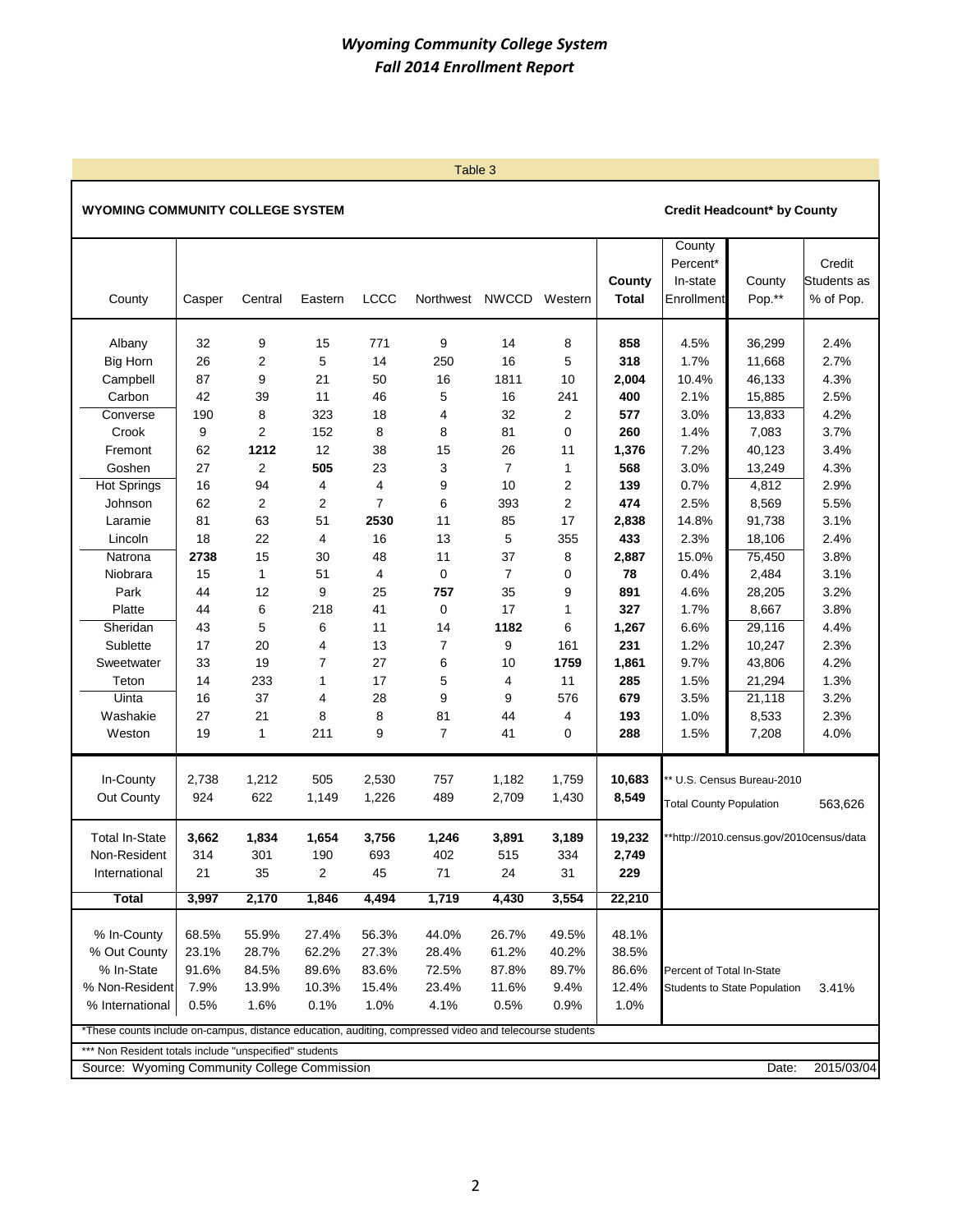|                                                                                           |          |          |          | Table 4     |           |              |          |                        |
|-------------------------------------------------------------------------------------------|----------|----------|----------|-------------|-----------|--------------|----------|------------------------|
| WYOMING COMMUNITY COLLEGE SYSTEM                                                          |          |          |          |             |           |              |          | Credit FTE by County*  |
| County                                                                                    | Casper   | Central  | Eastern  | <b>LCCC</b> | Northwest | <b>NWCCD</b> | Western  | County<br><b>Total</b> |
| Albany                                                                                    | 26.33    | 4.83     | 13.17    | 490.58      | 8.50      | 10.29        | 1.92     | 555.62                 |
| <b>Big Horn</b>                                                                           | 27.17    | 1.25     | 3.25     | 9.00        | 227.25    | 19.13        | 3.88     | 290.93                 |
| Campbell                                                                                  | 79.01    | 4.83     | 23.25    | 36.17       | 17.38     | 855.17       | 3.17     | 1,018.98               |
| Carbon                                                                                    | 39.75    | 25.58    | 9.83     | 39.92       | 6.83      | 8.00         | 120.96   | 250.87                 |
| Converse                                                                                  | 188.58   | 6.33     | 210.00   | 13.58       | 2.83      | 21.04        | 0.96     | 443.32                 |
| Crook                                                                                     | 9.78     | 0.67     | 95.00    | 8.08        | 10.71     | 40.50        | 0.00     | 164.74                 |
| Fremont                                                                                   | 60.28    | 861.83   | 10.25    | 32.38       | 16.50     | 26.33        | 7.88     | 1,015.45               |
| Goshen                                                                                    | 24.92    | 0.58     | 311.00   | 19.67       | 4.00      | 5.96         | 0.17     | 366.30                 |
| <b>Hot Springs</b>                                                                        | 18.46    | 64.33    | 5.50     | 3.17        | 9.58      | 9.88         | 2.42     | 113.34                 |
| Johnson                                                                                   | 39.08    | 0.75     | 2.17     | 5.83        | 6.63      | 255.13       | 1.42     | 311.01                 |
| Laramie                                                                                   | 56.25    | 21.17    | 58.08    | 1,908.88    | 12.88     | 51.88        | 16.88    | 2,126.02               |
| Lincoln                                                                                   | 17.17    | 15.46    | 4.42     | 11.00       | 15.75     | 5.75         | 205.83   | 275.38                 |
| Natrona                                                                                   | 1,933.50 | 10.04    | 22.67    | 25.46       | 11.83     | 27.88        | 3.29     | 2,034.67               |
| Niobrara                                                                                  | 14.42    | 0.83     | 29.17    | 2.75        | 0.00      | 8.67         | 0.00     | 55.84                  |
| Park                                                                                      | 43.97    | 12.25    | 6.58     | 11.75       | 535.54    | 26.08        | 6.71     | 642.88                 |
| Platte                                                                                    | 39.32    | 8.42     | 125.25   | 30.00       | 0.00      | 14.54        | 0.33     | 217.86                 |
| Sheridan                                                                                  | 33.63    | 1.92     | 3.67     | 7.25        | 12.83     | 717.04       | 2.67     | 779.01                 |
| Sublette                                                                                  | 15.79    | 19.13    | 3.83     | 9.25        | 7.88      | 10.25        | 91.75    | 157.88                 |
| Sweetwater                                                                                | 23.64    | 17.25    | 7.08     | 21.17       | 5.33      | 10.21        | 1,121.83 | 1,206.51               |
| Teton                                                                                     | 12.17    | 153.92   | 0.33     | 10.17       | 6.75      | 4.92         | 6.21     | 194.47                 |
| Uinta                                                                                     | 14.29    | 27.42    | 5.00     | 14.33       | 9.83      | 11.42        | 383.46   | 465.75                 |
| Washakie                                                                                  | 23.19    | 18.38    | 10.42    | 6.83        | 60.46     | 51.08        | 3.63     | 173.99                 |
| Weston                                                                                    | 19.42    | 1.25     | 119.00   | 4.92        | 8.42      | 18.17        | 0.00     | 171.18                 |
| In-County                                                                                 | 1,933.50 | 861.83   | 311.00   | 1,908.88    | 535.54    | 717.04       | 1,121.83 | 7,389.62               |
| Out County                                                                                | 826.62   | 416.59   | 767.92   | 813.26      | 462.17    | 1,492.28     | 863.54   | 5,642.38               |
| <b>Total In-State</b>                                                                     | 2,760.12 | 1,278.42 | 1,078.92 | 2,722.14    | 997.71    | 2,209.32     | 1,985.37 | 13,032.00              |
| **Non-Resident                                                                            | 333.08   | 240.92   | 243.42   | 528.79      | 509.92    | 411.25       | 274.79   | 2,542.17               |
| International                                                                             | 24.75    | 19.13    | 1.67     | 40.75       | 97.17     | 29.83        | 41.33    | 254.63                 |
| <b>Total</b>                                                                              | 3,117.95 | 1,538.47 | 1,324.01 | 3,291.68    | 1,604.80  | 2,650.40     | 2,301.49 | 15,828.80              |
| % In-County                                                                               | 62.01%   | 56.02%   | 23.49%   | 57.99%      | 33.37%    | 27.05%       | 48.74%   | 46.68%                 |
| % Out County                                                                              | 26.51%   | 27.08%   | 58.00%   | 24.71%      | 28.80%    | 56.30%       | 37.52%   | 35.65%                 |
| % In-State                                                                                | 88.52%   | 83.10%   | 81.49%   | 82.70%      | 62.17%    | 83.36%       | 86.26%   | 82.33%                 |
| % Non-Resident                                                                            | 10.68%   | 15.66%   | 18.39%   | 16.06%      | 31.77%    | 15.52%       | 11.94%   | 16.06%                 |
| % International                                                                           | 0.79%    | 1.24%    | 0.13%    | 1.24%       | 6.05%     | 1.13%        | 1.80%    | 1.61%                  |
| FTE values may not be equal to Table 1, 8 & 10 due to rounding in the enrollment program. |          |          |          |             |           |              |          |                        |
| * Non Resident totals include "unspecified" students                                      |          |          |          |             |           |              |          |                        |
| Source: Wyoming Community College Commission                                              |          |          |          |             |           |              | Date:    | 2015/03/04             |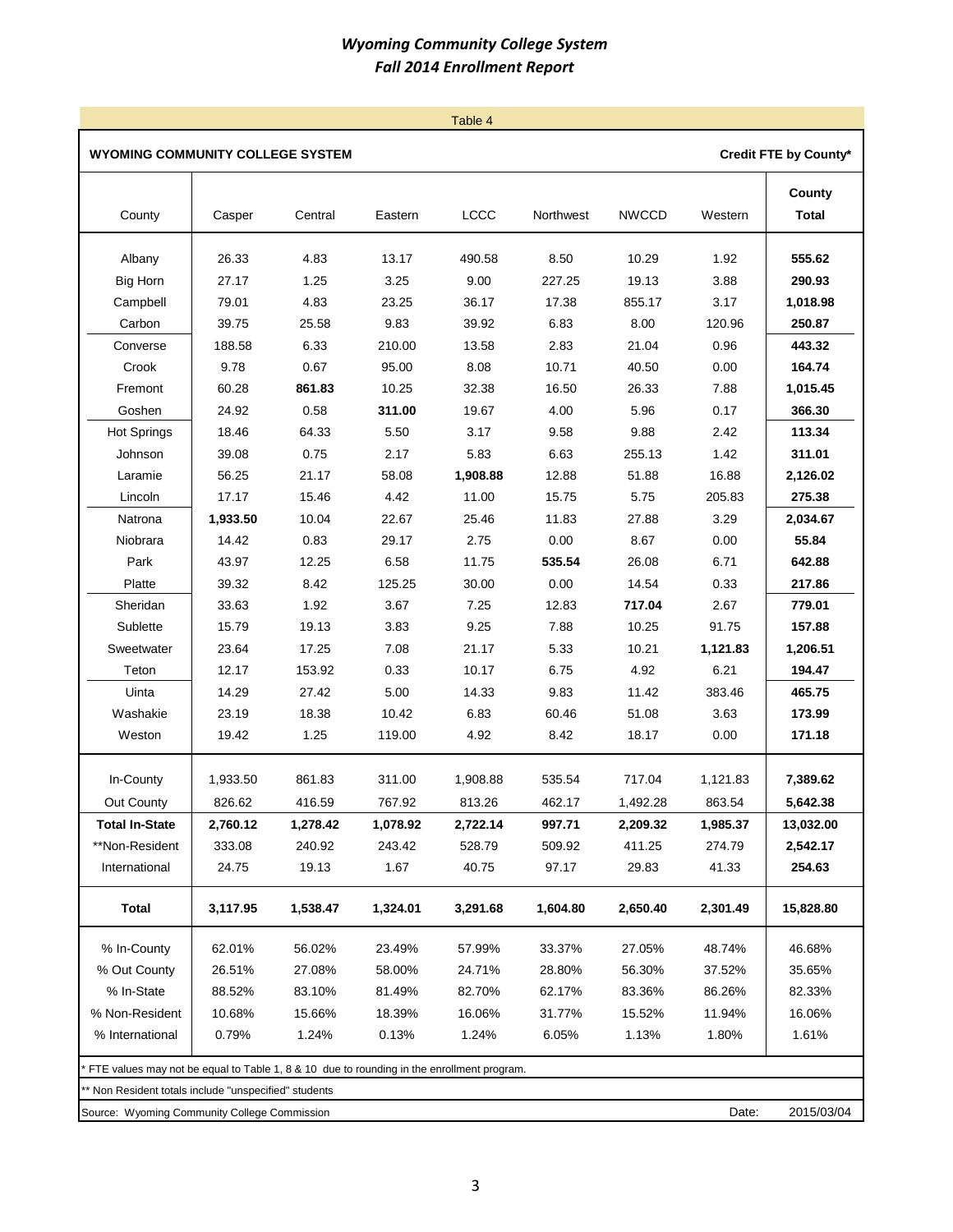|                                                                                                          |              |         |             |           | Table 5        |              |         |              |                            |
|----------------------------------------------------------------------------------------------------------|--------------|---------|-------------|-----------|----------------|--------------|---------|--------------|----------------------------|
| WYOMING COMMUNITY COLLEGE SYSTEM                                                                         |              |         |             |           |                |              |         |              | Headcount* by Credit Hours |
| Credit Hours                                                                                             | Casper       | Central | Eastern     | LCCC      | Northwest      | <b>NWCCD</b> | Western | <b>Total</b> | Percent                    |
| < 1                                                                                                      | $\mathbf{1}$ | 63      | $\mathbf 0$ | $\pmb{0}$ | 35             | 618          | 304     | 1,021        | 4.60%                      |
| $\mathbf{1}$                                                                                             | 156          | 79      | 244         | 106       | 82             | 503          | 343     | 1,513        | 6.81%                      |
| 2                                                                                                        | 157          | 129     | 69          | 166       | 32             | 87           | 132     | 772          | 3.48%                      |
| 3                                                                                                        | 402          | 320     | 200         | 982       | 163            | 557          | 567     | 3,191        | 14.37%                     |
| 4                                                                                                        | 390          | 257     | 189         | 256       | 109            | 440          | 255     | 1,896        | 8.54%                      |
| 5                                                                                                        | 251          | 34      | 49          | 84        | 17             | 58           | 64      | 557          | 2.51%                      |
| 6                                                                                                        | 226          | 107     | 109         | 331       | 101            | 155          | 286     | 1,315        | 5.92%                      |
| 7                                                                                                        | 204          | 125     | 95          | 159       | 44             | 176          | 153     | 956          | 4.30%                      |
| 8                                                                                                        | 137          | 89      | 57          | 106       | 20             | 112          | 77      | 598          | 2.69%                      |
| 9                                                                                                        | 164          | 54      | 56          | 220       | 31             | 85           | 85      | 695          | 3.13%                      |
| $10$                                                                                                     | 130          | 83      | 61          | 112       | 50             | 136          | 109     | 681          | 3.07%                      |
| 11                                                                                                       | 73           | 84      | 56          | 157       | 13             | 104          | 44      | 531          | 2.39%                      |
| 12                                                                                                       | 343          | 132     | 62          | 507       | 119            | 239          | 126     | 1,528        | 6.88%                      |
| 13                                                                                                       | 307          | 96      | 74          | 368       | 124            | 256          | 145     | 1,370        | 6.17%                      |
| 14                                                                                                       | 226          | 99      | 78          | 234       | 96             | 245          | 131     | 1,109        | 4.99%                      |
| 15                                                                                                       | 215          | 103     | 100         | 231       | 160            | 245          | 134     | 1,188        | 5.35%                      |
| 16                                                                                                       | 207          | 103     | 100         | 198       | 174            | 184          | 183     | 1,149        | 5.17%                      |
| 17                                                                                                       | 140          | 67      | 98          | 106       | 118            | 76           | 126     | 731          | 3.29%                      |
| 18                                                                                                       | 96           | 49      | 79          | 65        | 93             | 66           | 107     | 555          | 2.50%                      |
| 19                                                                                                       | 63           | 30      | 25          | 57        | 66             | 35           | 61      | 337          | 1.52%                      |
| $20\,$                                                                                                   | 34           | 29      | 20          | 16        | 40             | 15           | 43      | 197          | 0.89%                      |
| 21                                                                                                       | 40           | 13      | 15          | 12        | 17             | 8            | 30      | 135          | 0.61%                      |
| 22                                                                                                       | 18           | 10      | 8           | 11        | 8              | 6            | 23      | 84           | 0.38%                      |
| $>22$                                                                                                    | 17           | 15      | 2           | 10        | $\overline{7}$ | 24           | 26      | 101          | 0.45%                      |
| <b>Total</b>                                                                                             | 3,997        | 2,170   | 1,846       | 4,494     | 1,719          | 4,430        | 3,554   | 22,210       | 100%                       |
| *These counts include on-campus, distance education, auditing, compressed video and telecourse students. |              |         |             |           |                |              |         |              |                            |
| Source: Wyoming Community College Commissio                                                              |              |         |             |           |                |              |         | Date:        | 2015/03/04                 |

| Table 6                                                                                                  |                |              |              |                |                  |                |                |                  |                  |  |  |  |  |
|----------------------------------------------------------------------------------------------------------|----------------|--------------|--------------|----------------|------------------|----------------|----------------|------------------|------------------|--|--|--|--|
| IWYOMING COMMUNITY COLLEGE SYSTEM<br><b>Headcount* by Gender</b>                                         |                |              |              |                |                  |                |                |                  |                  |  |  |  |  |
| Gender                                                                                                   | Casper         | Central      | Eastern      | <b>LCCC</b>    | <b>Northwest</b> | <b>NWCCD</b>   | Western        | Total            | Percent          |  |  |  |  |
| Men<br>Women                                                                                             | 1,666<br>2.331 | 972<br>1.198 | 813<br>1.033 | 1.872<br>2,622 | 667<br>1,052     | 2,365<br>2,065 | 1,694<br>1,860 | 10,049<br>12,161 | 45.25%<br>54.75% |  |  |  |  |
| Total                                                                                                    | 3.997          | 2.170        | 1.846        | 4.494          | 1.719            | 4.430          | 3,554          | 22,210           | 100%             |  |  |  |  |
| *These counts include on-campus, distance education, auditing, compressed video and telecourse students. |                |              |              |                |                  |                |                |                  |                  |  |  |  |  |
| Source: Wyoming Community College Commission                                                             |                |              |              |                |                  |                |                | Date:            | 2015/03/04       |  |  |  |  |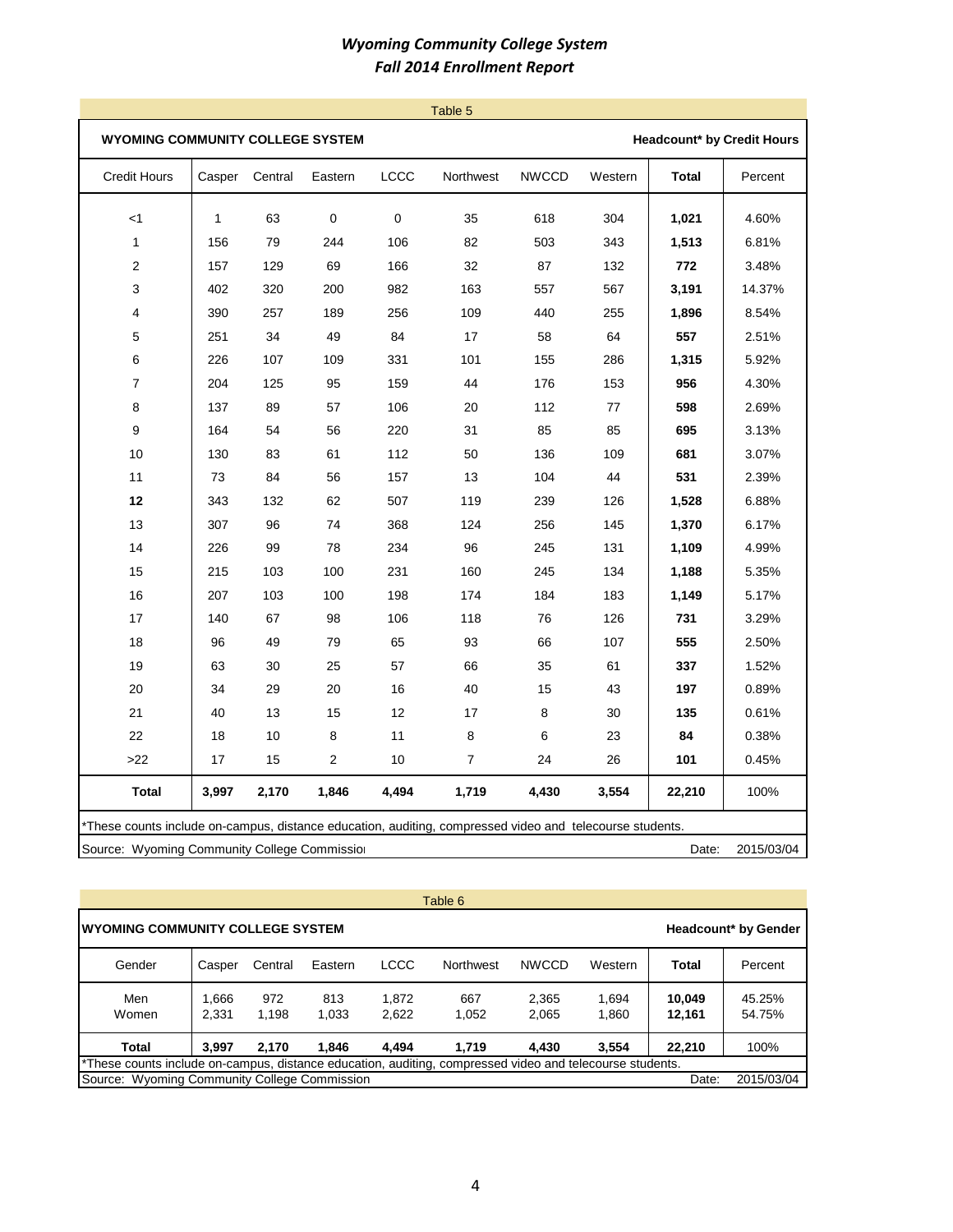|                                                                                                           |        |        |           |              |        | $I$ dult $I$ |           |              |        |        |        |                                       |
|-----------------------------------------------------------------------------------------------------------|--------|--------|-----------|--------------|--------|--------------|-----------|--------------|--------|--------|--------|---------------------------------------|
| <b>WYOMING COMMUNITY COLLEGE SYSTEM</b>                                                                   |        |        |           |              |        |              |           |              |        |        |        | Credit Headcount* by Program of Study |
|                                                                                                           |        |        | Full-Time |              |        |              | Part-Time |              |        |        | Grand  |                                       |
| College                                                                                                   | Acad   | Occup  | Undec     | <b>Total</b> | Acad   | Occup        | Undec     | <b>Total</b> | Acad   | Occup  | Undec  | Total                                 |
|                                                                                                           |        |        |           |              |        |              |           |              |        |        |        |                                       |
| Casper                                                                                                    | 1,210  | 426    | 70        | 1,706        | 492    | 230          | 1,569     | 2,291        | 1,702  | 656    | 1,639  | 3,997                                 |
| Central                                                                                                   | 407    | 207    | 132       | 746          | 218    | 255          | 951       | 1,424        | 625    | 462    | 1,083  | 2,170                                 |
| Eastern                                                                                                   | 267    | 196    | 198       | 661          | 131    | 69           | 985       | 1,185        | 398    | 265    | 1,183  | 1,846                                 |
| <b>LCCC</b>                                                                                               | 1,288  | 487    | 40        | 1,815        | 932    | 382          | 1,365     | 2,679        | 2,220  | 869    | 1,405  | 4,494                                 |
| Northwest                                                                                                 | 662    | 285    | 75        | 1,022        | 199    | 68           | 430       | 697          | 861    | 353    | 505    | 1,719                                 |
| <b>NWCCD</b>                                                                                              | 860    | 414    | 125       | 1,399        | 454    | 1,154        | 1,423     | 3,031        | 1,314  | 1,568  | 1,548  | 4,430                                 |
| Western                                                                                                   | 728    | 363    | 44        | 1,135        | 483    | 247          | 1,689     | 2,419        | 1,211  | 610    | 1,733  | 3,554                                 |
| Total                                                                                                     | 5,422  | 2,378  | 684       | 8,484        | 2,909  | 2,405        | 8,412     | 13,726       | 8,331  | 4,783  | 9,096  | 22,210                                |
| Percent                                                                                                   | 63.91% | 28.03% | 8.06%     |              | 21.19% | 17.52%       | 61.29%    |              | 37.51% | 21.54% | 40.95% |                                       |
| Full-time/Part-time Percent                                                                               |        |        |           | 38.20%       |        |              |           | 61.80%       |        |        |        |                                       |
| * These counts include on-campus, distance education, auditing, compressed video and telecourse students. |        |        |           |              |        |              |           |              |        |        |        |                                       |
| Source: Wyoming Community College Commission                                                              |        |        |           |              |        |              |           |              |        |        | Date:  | 2015/03/04                            |

#### Table 7b

| <b>WYOMING COMMUNITY COLLEGE SYSTEM</b>                                             |                                                                       |                                                                    |                                                                |                                                                                                           |                                                                  |                                                                  |                                                                    |                                                                     |                                                                            |                                                                    |                                                                    | FTE* by Program of Study                                                         |
|-------------------------------------------------------------------------------------|-----------------------------------------------------------------------|--------------------------------------------------------------------|----------------------------------------------------------------|-----------------------------------------------------------------------------------------------------------|------------------------------------------------------------------|------------------------------------------------------------------|--------------------------------------------------------------------|---------------------------------------------------------------------|----------------------------------------------------------------------------|--------------------------------------------------------------------|--------------------------------------------------------------------|----------------------------------------------------------------------------------|
|                                                                                     |                                                                       |                                                                    | Full-Time                                                      |                                                                                                           |                                                                  |                                                                  | Part-Time                                                          |                                                                     |                                                                            | <b>Total</b>                                                       |                                                                    |                                                                                  |
| College                                                                             | Acad                                                                  | Occup                                                              | Undec                                                          | <b>Total</b>                                                                                              | Acad                                                             | Occup                                                            | Undec                                                              | <b>Total</b>                                                        | Acad                                                                       | Occup                                                              | Undec                                                              | Grand<br>Total                                                                   |
| Casper<br>Central<br>Eastern<br><b>LCCC</b><br>Northwest<br><b>NWCCD</b><br>Western | 1502.67<br>525.00<br>352.00<br>1521.83<br>874.05<br>1026.70<br>966.59 | 536.50<br>256.38<br>269.00<br>592.17<br>377.42<br>526.04<br>478.92 | 81.52<br>173.04<br>245.67<br>44.16<br>88.38<br>163.42<br>56.50 | 2120.69<br>954.42<br>866.67<br>2158.16<br>1339.85<br>1716.16<br>1502.01                                   | 283.29<br>109.50<br>67.16<br>497.42<br>83.92<br>259.84<br>227.26 | 150.24<br>141.00<br>31.33<br>234.83<br>42.66<br>195.21<br>125.42 | 563.73<br>333.54<br>358.83<br>401.25<br>138.37<br>479.37<br>446.79 | 997.26<br>584.04<br>457.32<br>1133.50<br>264.95<br>934.42<br>799.47 | 1,785.96<br>634.50<br>419.16<br>2,019.25<br>957.97<br>1,286.54<br>1,193.85 | 686.74<br>397.38<br>300.33<br>827.00<br>420.08<br>721.25<br>604.34 | 645.25<br>506.58<br>604.50<br>445.41<br>226.75<br>642.79<br>503.29 | 3,117.95<br>1,538.46<br>1,323.99<br>3,291.66<br>1,604.80<br>2,650.58<br>2,301.48 |
| <b>Total</b>                                                                        | 6,769                                                                 | 3,036                                                              | 853                                                            | 10.657.96                                                                                                 | 1,528                                                            | 921                                                              | 2,722                                                              | 5,171                                                               | 8,297.23                                                                   | 3,957.12                                                           | 3,574.57                                                           | 15,828.92                                                                        |
| Percent                                                                             | 63.51%                                                                | 28.49%                                                             | 8.00%                                                          |                                                                                                           | 29.56%                                                           | 17.81%                                                           | 52.64%                                                             |                                                                     | 52.42%                                                                     | 25.00%                                                             | 22.58%                                                             |                                                                                  |
| Full-time/Part-time Percent                                                         |                                                                       |                                                                    |                                                                | 67.33%                                                                                                    |                                                                  |                                                                  |                                                                    | 32.67%                                                              |                                                                            |                                                                    |                                                                    |                                                                                  |
|                                                                                     |                                                                       |                                                                    |                                                                | * These counts include on-campus, distance education, auditing, compressed video and telecourse students. |                                                                  |                                                                  |                                                                    |                                                                     |                                                                            |                                                                    |                                                                    |                                                                                  |
| Source: Wyoming Community College Commission                                        |                                                                       |                                                                    |                                                                |                                                                                                           |                                                                  |                                                                  |                                                                    |                                                                     |                                                                            |                                                                    | Date:                                                              | 2015/03/04                                                                       |

## Table 7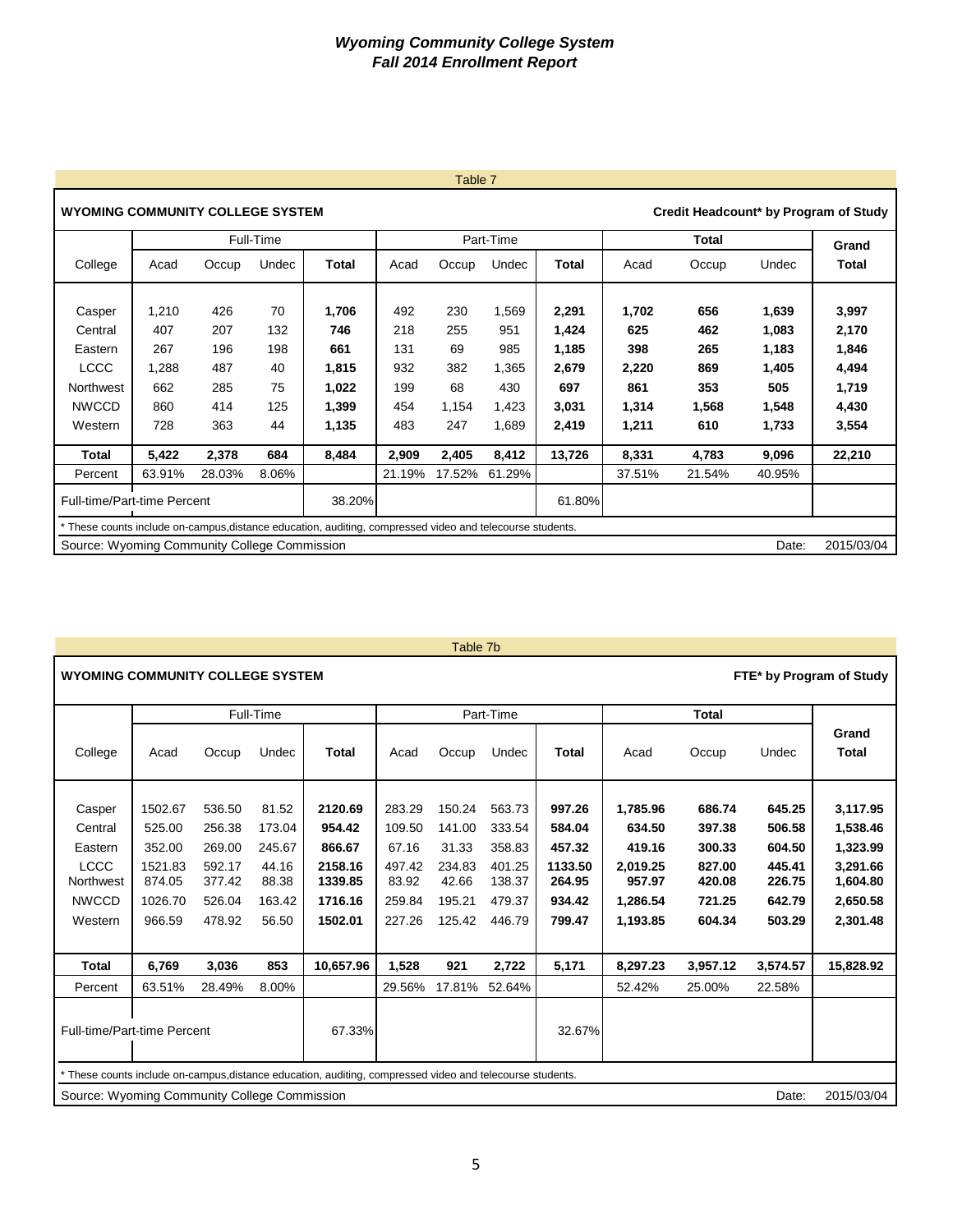|                  |                                                                        | Table 8                                                                                  |                                                                       |           |            |  |  |  |  |  |  |  |
|------------------|------------------------------------------------------------------------|------------------------------------------------------------------------------------------|-----------------------------------------------------------------------|-----------|------------|--|--|--|--|--|--|--|
|                  | <b>Level of Instruction</b><br><b>WYOMING COMMUNITY COLLEGE SYSTEM</b> |                                                                                          |                                                                       |           |            |  |  |  |  |  |  |  |
|                  |                                                                        |                                                                                          | Full-Time Equivalency*                                                |           |            |  |  |  |  |  |  |  |
| College          | Level I                                                                | Level II                                                                                 | Level III                                                             | Total     |            |  |  |  |  |  |  |  |
|                  |                                                                        |                                                                                          |                                                                       |           |            |  |  |  |  |  |  |  |
| Casper           | 1364.00                                                                | 954.83                                                                                   | 799.11                                                                | 3117.94   |            |  |  |  |  |  |  |  |
| Central          | 666.63                                                                 | 557.79                                                                                   | 314.04                                                                | 1538.46   |            |  |  |  |  |  |  |  |
| Eastern          | 557.67                                                                 | 468.17                                                                                   | 298.17                                                                | 1324.01   |            |  |  |  |  |  |  |  |
| <b>LCCC</b>      | 1727.92                                                                | 967.58                                                                                   | 596.17                                                                | 3291.67   |            |  |  |  |  |  |  |  |
| <b>Northwest</b> | 750.67                                                                 | 525.29                                                                                   | 328.83                                                                | 1604.79   |            |  |  |  |  |  |  |  |
| <b>NWCCD</b>     | 1184.58                                                                | 735.63                                                                                   | 730.17                                                                | 2650.38   |            |  |  |  |  |  |  |  |
| Western          | 1196.42                                                                | 639.25                                                                                   | 465.79                                                                | 2301.46   |            |  |  |  |  |  |  |  |
| <b>Total</b>     | 7,447.89                                                               | 4.848.54                                                                                 | 3,532.28                                                              | 15,828.71 |            |  |  |  |  |  |  |  |
|                  |                                                                        |                                                                                          | Level I = Lecture, Level II = Laboratory, Level III = High Technology |           |            |  |  |  |  |  |  |  |
|                  |                                                                        | * FTE values may not be equal to Tables 1, 4 & 10 due to rounding in enrollment program. |                                                                       |           |            |  |  |  |  |  |  |  |
|                  | Source: Wyoming Community College Commission                           |                                                                                          |                                                                       | Date:     | 2015/03/04 |  |  |  |  |  |  |  |

| <b>WYOMING COMMUNITY COLLEGE SYSTEM</b><br><b>LCCC</b><br>Fall Term<br>Eastern<br>Casper<br>Central<br>2004<br>4,023<br>1,732<br>1,568<br>4,522<br>2005<br>4,285<br>1,637<br>1,496<br>4,603<br>2006<br>4,089<br>1,709<br>4,584<br>1,446<br>2007<br>4,356<br>4,886<br>2,028<br>1,558<br>2008<br>4,365<br>2,161<br>5,033<br>1,505<br>2009<br>5,040<br>4,657<br>2,405<br>1,696<br>2010<br>4,611<br>5,193<br>2,432<br>1,793<br>2011<br>5,302<br>4,426<br>2,316<br>1,965 | <b>Northwest</b>                                                                                | <b>NWCCD</b>                                                                                    | Western                                                                                         | <b>Ten-Year History of Headcount</b><br>Total                                                              | Percent                                                                                                |
|---------------------------------------------------------------------------------------------------------------------------------------------------------------------------------------------------------------------------------------------------------------------------------------------------------------------------------------------------------------------------------------------------------------------------------------------------------------------|-------------------------------------------------------------------------------------------------|-------------------------------------------------------------------------------------------------|-------------------------------------------------------------------------------------------------|------------------------------------------------------------------------------------------------------------|--------------------------------------------------------------------------------------------------------|
|                                                                                                                                                                                                                                                                                                                                                                                                                                                                     |                                                                                                 |                                                                                                 |                                                                                                 |                                                                                                            |                                                                                                        |
|                                                                                                                                                                                                                                                                                                                                                                                                                                                                     |                                                                                                 |                                                                                                 |                                                                                                 |                                                                                                            | Change                                                                                                 |
| 2012<br>4,384<br>2,228<br>1,934<br>5,141<br>2013<br>4,273<br>2,264<br>1,963<br>4,894<br>2014<br>3,997<br>2,170<br>4,494<br>1,846                                                                                                                                                                                                                                                                                                                                    | 1,755<br>1,754<br>1,763<br>1,747<br>1,810<br>2,198<br>2,173<br>2,145<br>2,136<br>1,973<br>1,719 | 2,761<br>2,895<br>3,136<br>3,291<br>4,167<br>3,939<br>3,940<br>4,356<br>4,273<br>4,496<br>4,430 | 2,654<br>3,403<br>3,547<br>3,370<br>3,926<br>4,121<br>4,097<br>4,013<br>3,734<br>3,621<br>3,554 | 19,015<br>20,073<br>20,274<br>21,236<br>22,967<br>24,056<br>24,239<br>24,523<br>23,830<br>23,484<br>22,210 | N/A<br>5.56%<br>1.00%<br>4.74%<br>8.15%<br>4.74%<br>0.76%<br>1.17%<br>$-2.83%$<br>$-1.45%$<br>$-5.42%$ |
| 25.29%<br>17.73%<br>$-0.62%$<br>10-Year Change<br>$-0.65%$<br>5-Year Change<br>$-14.17%$<br>$-9.77%$<br>8.84%<br>$-10.83%$<br>1-Year Change<br>$-4.15%$<br>$-8.17%$<br>-6.46%<br>$-5.96%$<br>Source: Wyoming Community College Commission                                                                                                                                                                                                                           | $-2.05%$<br>$-21.79%$<br>$-12.87%$                                                              | 60.45%<br>12.47%<br>$-1.47%$                                                                    | 33.91%<br>$-13.76%$<br>$-1.85%$                                                                 | 16.80%<br>$-7.67%$<br>$-5.42%$<br>Date:                                                                    | 2015/03/04                                                                                             |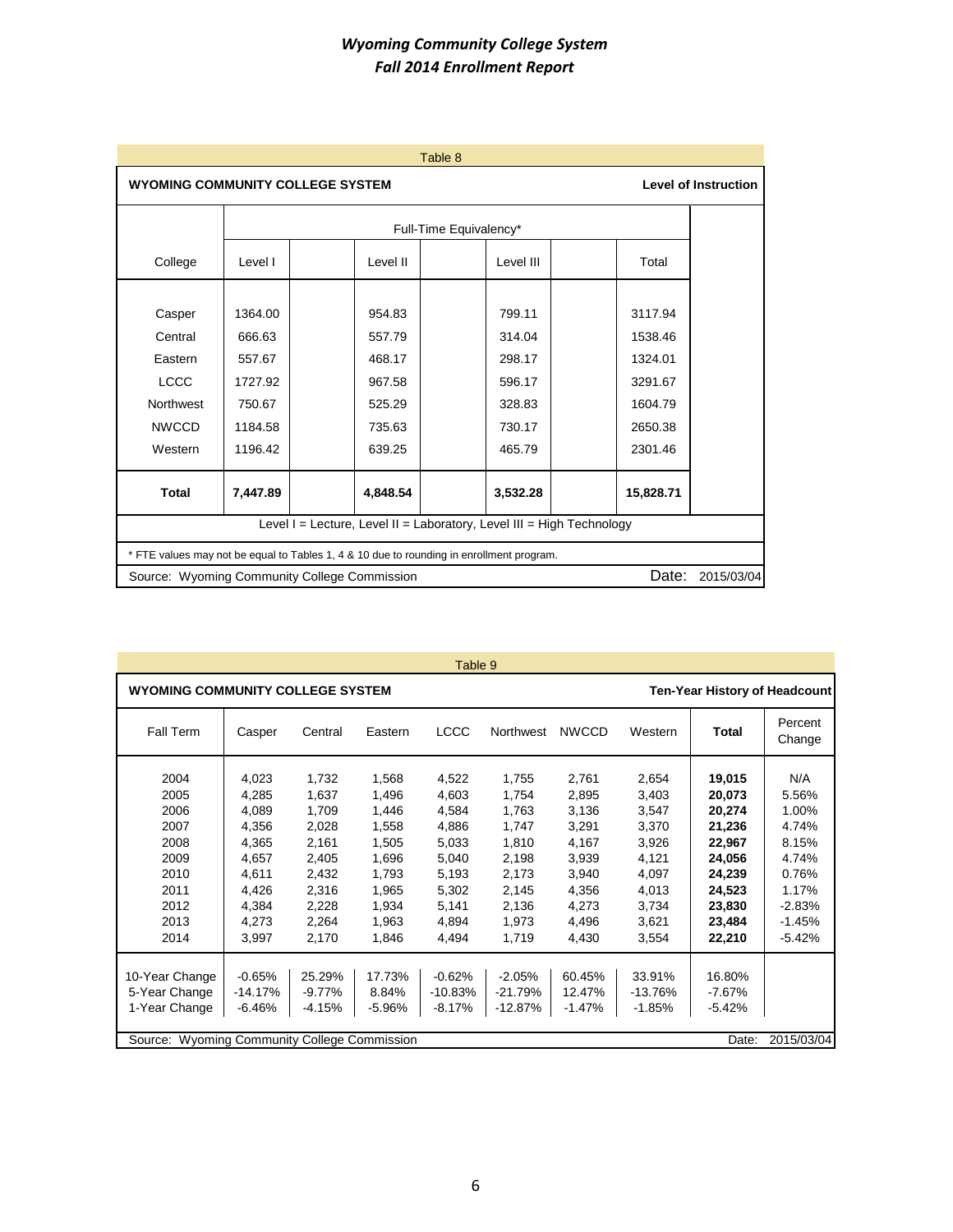|                                                                                         |                                                                               |          |          | Table 10    |           |              |          |           |                   |  |  |  |  |
|-----------------------------------------------------------------------------------------|-------------------------------------------------------------------------------|----------|----------|-------------|-----------|--------------|----------|-----------|-------------------|--|--|--|--|
|                                                                                         | WYOMING COMMUNITY COLLEGE SYSTEM<br><b>Ten-Year History of FTE Enrollment</b> |          |          |             |           |              |          |           |                   |  |  |  |  |
| Fall Term                                                                               | Casper                                                                        | Central  | Eastern  | <b>LCCC</b> | Northwest | <b>NWCCD</b> | Western  | Total     | Percent<br>Change |  |  |  |  |
| 2004                                                                                    | 3,149.80                                                                      | 1,275.00 | 1,022.80 | 3,169.80    | 1,772.00  | 1,867.10     | 1,974.90 | 14,231.40 | N/A               |  |  |  |  |
| 2005                                                                                    | 3,319.90                                                                      | 1,232.80 | 999.20   | 3.176.40    | 1,710.00  | 1.956.80     | 2,128.80 | 14,523.90 | 2.1%              |  |  |  |  |
| 2006                                                                                    | 3,190.10                                                                      | 1,252.00 | 1,004.80 | 3,252.05    | 1,793.10  | 1,994.80     | 2,066.30 | 14,553.15 | 0.2%              |  |  |  |  |
| 2007                                                                                    | 3,395.80                                                                      | 1,435.80 | 1,051.00 | 3,411.20    | 1,796.90  | 2,052.90     | 1,960.80 | 15,104.40 | 3.8%              |  |  |  |  |
| 2008                                                                                    | 3,459.70                                                                      | 1,583.17 | 1,074.80 | 3.549.25    | 1,791.70  | 2,237.10     | 2,128.70 | 15,824.42 | 4.8%              |  |  |  |  |
| 2009                                                                                    | 3,690.88                                                                      | 1,797.34 | 1,211.84 | 3.737.25    | 2,090.17  | 2,527.33     | 2,386.21 | 17,441.02 | 10.2%             |  |  |  |  |
| 2010                                                                                    | 3,788.44                                                                      | 1,825.71 | 1,226.33 | 3,928.00    | 2,131.17  | 2,604.37     | 2,541.00 | 18,045.02 | 3.5%              |  |  |  |  |
| 2011                                                                                    | 3,584.29                                                                      | 1,796.75 | 1,325.58 | 3,888.33    | 1,984.04  | 2,606.42     | 2,587.00 | 17,772.41 | $-1.5%$           |  |  |  |  |
| 2012                                                                                    | 3,444.07                                                                      | 1.674.82 | 1,335.25 | 3,720.66    | 1,925.67  | 2,740.62     | 2,520.25 | 17,361.34 | $-2.3%$           |  |  |  |  |
| 2013                                                                                    | 3,428.46                                                                      | 1,649.13 | 1,381.63 | 3,552.83    | 1,752.71  | 2,845.71     | 2,384.13 | 16,994.60 | $-2.1%$           |  |  |  |  |
| 2014                                                                                    | 3117.95                                                                       | 1538.47  | 1324.00  | 3291.67     | 1604.79   | 2650.38      | 2301.46  | 15,828.72 | $-6.9%$           |  |  |  |  |
| 10-Year Change                                                                          | $-1.0%$                                                                       | 20.7%    | 29.4%    | 3.8%        | $-9.4%$   | 42.0%        | 16.5%    | 11.2%     |                   |  |  |  |  |
| 5-Year Change                                                                           | $-15.5%$                                                                      | $-14.4%$ | 9.3%     | $-11.9%$    | $-23.2%$  | 4.9%         | $-3.6%$  | $-9.2%$   |                   |  |  |  |  |
| 1-Year Change                                                                           | $-9.1%$                                                                       | $-6.7%$  | $-4.2%$  | $-7.4%$     | $-8.4%$   | $-6.9%$      | $-3.5%$  | $-6.9%$   |                   |  |  |  |  |
| * FTE values may not be equal to Tables 1, 4 & 8 due to rounding in enrollment program. |                                                                               |          |          |             |           |              |          |           |                   |  |  |  |  |
| Source: Wyoming Community College Commission                                            |                                                                               |          |          |             |           |              |          | Date:     | 2015/03/04        |  |  |  |  |

|                                                                                                         |        |         |                | Table 11    |           |                |                |              |                                     |
|---------------------------------------------------------------------------------------------------------|--------|---------|----------------|-------------|-----------|----------------|----------------|--------------|-------------------------------------|
| <b>WYOMING COMMUNITY COLLEGE SYSTEM</b>                                                                 |        |         |                |             |           |                |                |              | Credit Headcount* by Race/Ethnicity |
|                                                                                                         |        |         |                |             |           |                |                |              | Race/Ethnicity                      |
| Race/Ethnicity                                                                                          | Casper | Central | Eastern        | <b>LCCC</b> | Northwest | <b>NWCCD</b>   | Western        | <b>Total</b> | Percent                             |
| <b>Black or African American</b>                                                                        | 46     | 20      | 19             | 124         | 10        | 46             | 30             | 295          | 1.33%                               |
| American Indian or Alaskan<br>Native                                                                    | 17     | 216     | 18             | 40          | 18        | 73             | 25             | 407          | 1.83%                               |
| Asian                                                                                                   | 30     | 15      | 10             | 74          | 8         | 28             | 29             | 194          | 0.87%                               |
| Native Hawaiian or Pacific<br>Islander                                                                  | 11     | 4       | $\overline{7}$ | 15          | 1         | $\overline{2}$ | 8              | 48           | 0.22%                               |
| Hispanic of any Race                                                                                    | 198    | 216     | 133            | 462         | 122       | 241            | 396            | 1,768        | 7.96%                               |
| White                                                                                                   | 3,476  | 1,600   | 1,639          | 3,555       | 1,454     | 3,913          | 2,928          | 18,565       | 83.59%                              |
| Two or More Races                                                                                       | 55     | 50      | 17             | 24          | 35        | 103            | 58             | 342          | 1.54%                               |
| International                                                                                           | 21     | 1       | 2              | 40          | 71        | 24             | 78             | 237          | 1.07%                               |
| Unknown                                                                                                 | 143    | 48      | 1              | 160         | 0         | $\mathbf 0$    | $\overline{2}$ | 354          | 1.59%                               |
| <b>Total</b>                                                                                            | 3,997  | 2,170   | 1.846          | 4,494       | 1,719     | 4,430          | 3,554          | 22,210       | 100.00%                             |
| These counts include on-campus, distance education, auditing, compressed video and telecourse students. |        |         |                |             |           |                |                |              |                                     |
| Source: Wyoming Community College Commission                                                            |        |         |                |             |           |                |                | Date:        | 2015/03/04                          |

7